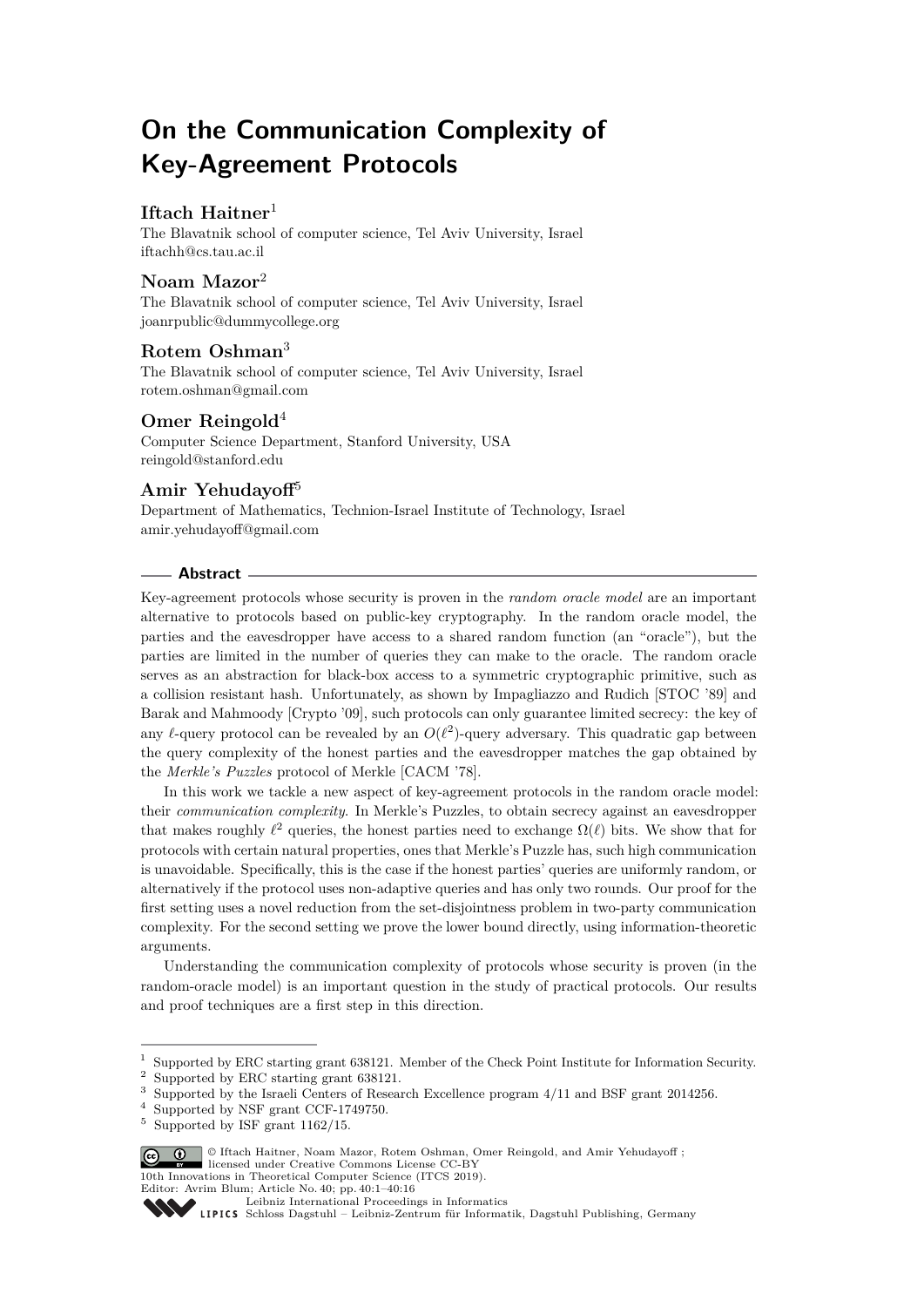## **40:2 The Communication Complexity of Key-Agreement**

**2012 ACM Subject Classification** Theory of computation → Cryptographic protocols

**Keywords and phrases** key agreement, random oracle, communication complexity, Merkle's puzzles

**Digital Object Identifier** [10.4230/LIPIcs.ITCS.2019.40](https://doi.org/10.4230/LIPIcs.ITCS.2019.40)

**Related Version** A full version of the paper is available at [\[8\]](#page-15-1), [https://eccc.weizmann.ac.il/](https://eccc.weizmann.ac.il/report/2018/031/) [report/2018/031/](https://eccc.weizmann.ac.il/report/2018/031/).

**Acknowledgements** We thank Yuval Ishai for challenging us with this intriguing question, and Omer Rotem for very useful discussions.

## **1 Introduction**

In a key-agreement protocol [\[5\]](#page-15-2), two parties communicating over an insecure channel want to securely agree on a shared secret key, such that an eavesdropper observing their communication cannot find the key. For example, given a hash function  $h : [n] \rightarrow [N]$  that is hard to invert, the players can execute the following protocol, called *Merkle's puzzles* [\[13\]](#page-15-3): we fix an arbitrary parameter  $\ell \approx \sqrt{n}$ , and the parties select uniformly random subsets  $A = \{a_1, \ldots, a_\ell\}$ ,  $B =$  ${b_1, \ldots, b_\ell} \subseteq [n]$  (respectively) of size  $\ell$ . We choose  $\ell, n$  such that with constant probability there is a unique intersection,  $|A \cap B| = 1$ . The first party evaluates *h* on every element  $a \in A$ , and sends  $h(a_1), \ldots, h(a_\ell)$  to the second party, which then looks for a unique element  $b \in B$  such that  $h(b) = h(a_i)$  for some  $i \in [\ell]$ . If found, the second party sends the index *i* to the first party and outputs *b* as the secret key; the second party outputs  $a_i$  as the secret key. Because *h* is a "good" hash function and  $h(b) = h(a_i)$ , it is likely that  $b = a_i$ , so the players output the same key. Moreover, since *h* is hard to invert, an eavesdropper that tries to find the secret key after seeing  $h(a_1), \ldots, h(a_\ell), i$  must essentially compute *h* on the entire universe in order to invert  $h$  and find  $a_i$ . Thus, we have a quadratic gap between the work performed by the eavesdropper, which must compute  $\Omega(\ell^2)$  hashes, and the work performed by the parties, which compute  $\ell$  hashes each.

Ideally we would strive for an *exponential* gap between the work required to break the security of the protocol and the work of the honest parties. There are numerous candidate constructions of such key-agreement schemes, e.g., [\[17,](#page-15-4) [14,](#page-15-5) [1,](#page-15-6) [12\]](#page-15-7), based on assumptions implying that *public-key encryption schemes* exist. A fundamental open question is whether we can design key-agreement protocols based on the security of symmetric primitives (e.g., collision resistant hash); the security of such primitives is believed to be more robust than public-key encryption. A very important step in this direction was made by Barak and Mahmoody<sup>[\[2\]](#page-15-8)</sup> (following Impagliazzo and Rudich<sup>[\[10\]](#page-15-9)</sup>): they showed that as long as the symmetric primitive is used as a black box, the quadratic gap achieved by Merkle's puzzles is the best possible.

The notion of "black box" is formalized by the *random oracle model*: instead of a concrete hash function *h*, we assume that the parties have access to a *random oracle*  $F : [n] \rightarrow [n]$ , a perfectly random function. The random oracle is "the best hash function possible" (w.h.p.), so lower bounds proven in the random oracle model hold for any instantiation where the oracle is replaced by a one-way function. Thus, the lower bound of Barak and Mahmoody rules out any black-box key-agreement scheme from one-way functions that achieves a better than quadratic gap between the eavesdropper's work and the honest parties.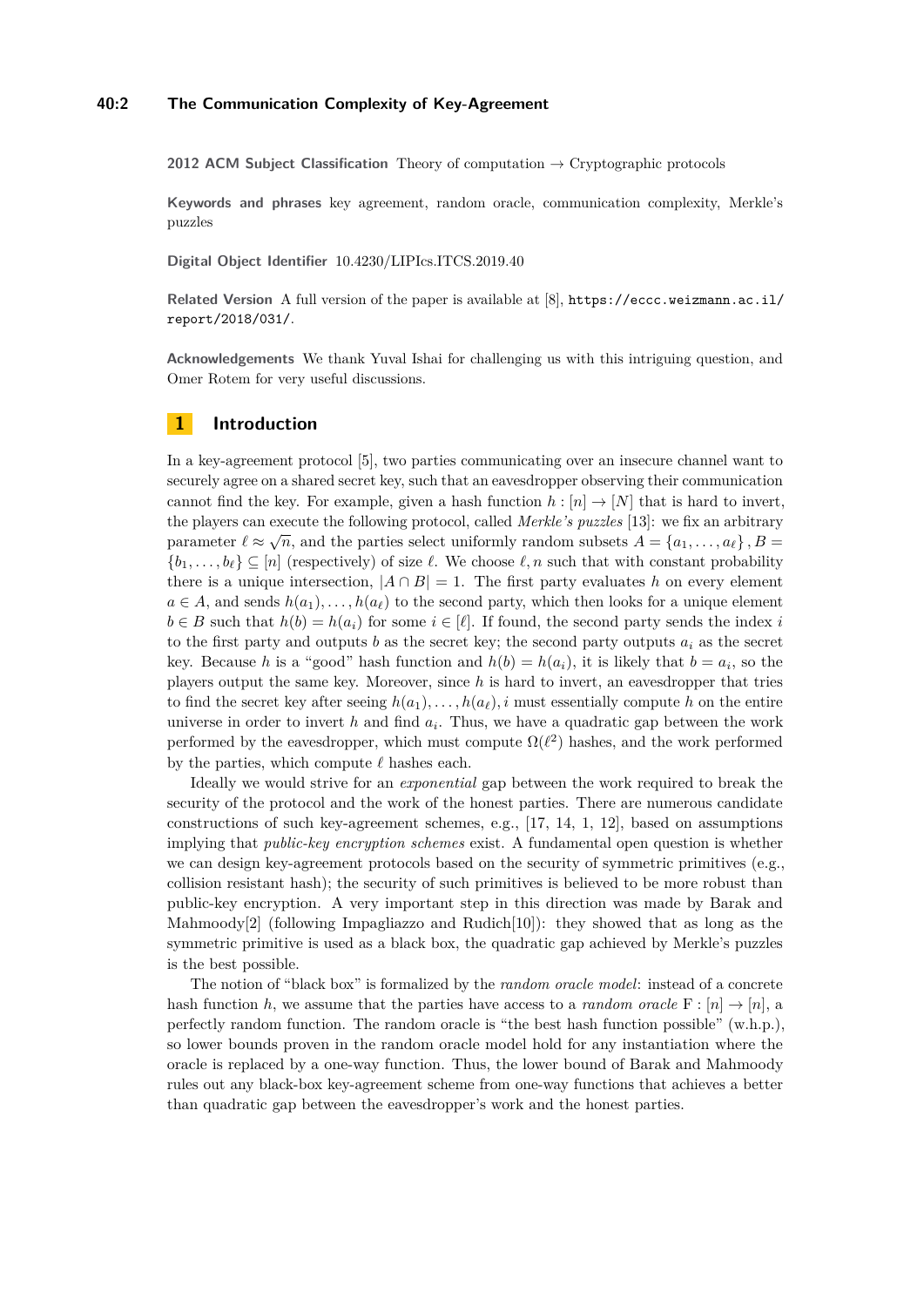## **I. Haitner, N. Mazor, R. Oshman, O. Reingold, and A. Yehudayoff The Constant Constant Ad.3**

While a quadratic gap between the  $\ell$ -query honest parties and the  $\ell^2$ -query eavesdropper might not seem like much, and ideally we would wish for an exponential gap, on modern architecture it can yield a good enough advantage, assuming that security is preserved when the random oracle is replaced with a fixed hash function. For example, a consumer-level CPU (Intel Core i5-6600) can compute 5 million SHA-256 hashes per second, and specialized hardware for SHA-256 computation (for example, AntMiner S9) can compute  $14 \times 10^{12}$ hashes per second [\[3\]](#page-15-10). It follows that if the honest parties spend one second of computation on standard CPU, an attacker with specialized hardware can violate the security of Merkle's puzzles in less than a second. However, if the parties spend one second on specialized hardware, an attacker with specialized hardware has to spend more than 200*,* 000 years to break the scheme.

So, are Merkle's puzzles a practical and realistic key-agreement scheme? The answer is probably not: even setting aside the question of replacing the random oracle by a concrete hash function, in Merkle's puzzles, the honest parties *send each other*  $\Omega(\ell)$  *bits* to obtain security against an eavesdropper that makes roughly  $\ell^2$  queries. In our example above, if we instantiate Merkle's puzzles using SHA-256 for one second on specialized hardware, the first party would need to send more than 100 terabytes to the second party. A fundamental question is whether this high communication burden is inherent to secure key-agreement, and more generally, what is the communication cost of cryptographic protocols in the random oracle model and other oracle models. In this paper we initiate the study of the communication complexity of cryptographic protocols in the random-oracle model.

# **1.1 Our Results**

We show that for random-oracle protocols with certain natural properties, the high communication incurred by Merkle's puzzles is unavoidable: in order to achieve security against an adversary that can ask  $\Theta(\ell^2)$  queries, the two parties must exchange  $\Omega(\ell)$  bits of communication. Specifically, we show that the bound above holds for protocols where the parties' queries are a uniformly random set, and also for two-round protocols that make non-adaptive (but arbitrary) queries.<sup>[6](#page-2-0)</sup> We stress that a general lower bound for non-adaptive key-agreement protocols would imply a lower bound on the communication complexity of the set-intersection problem. This fact suggests that it is unlikely to find a simple proof for the general case.

To simplify the statements of our results, we focus here on key-agreement protocols whose *agreement* parameter, the probability that the players output the same key, is larger by some constant than their *secrecy* parameter, the probability that an eavesdropper can find the key.

#### **Uniform-query protocols.**

We say that a random-oracle protocol makes *uniform queries* if each party's oracle queries are a uniformly random set. We give the following lower bound on the communication complexity of such protocols.

▶ Theorem 1 (lower bound on uniform-queries protocols, informal). *Any*  $\ell$ -uniform-query  $key\text{-}agreement\ protocol\ achieving\ non-trivial\ secrecy\ against\ o(\ell^2)\text{-}query\ adversaries\ has$ *communication complexity*  $\Omega(\ell)$ *.* 

This theorem is proved by a reduction from *set-disjointness*, a problem in communication complexity that is known to require high communication.

<span id="page-2-0"></span><sup>6</sup> These are both properties of Merkle's puzzles.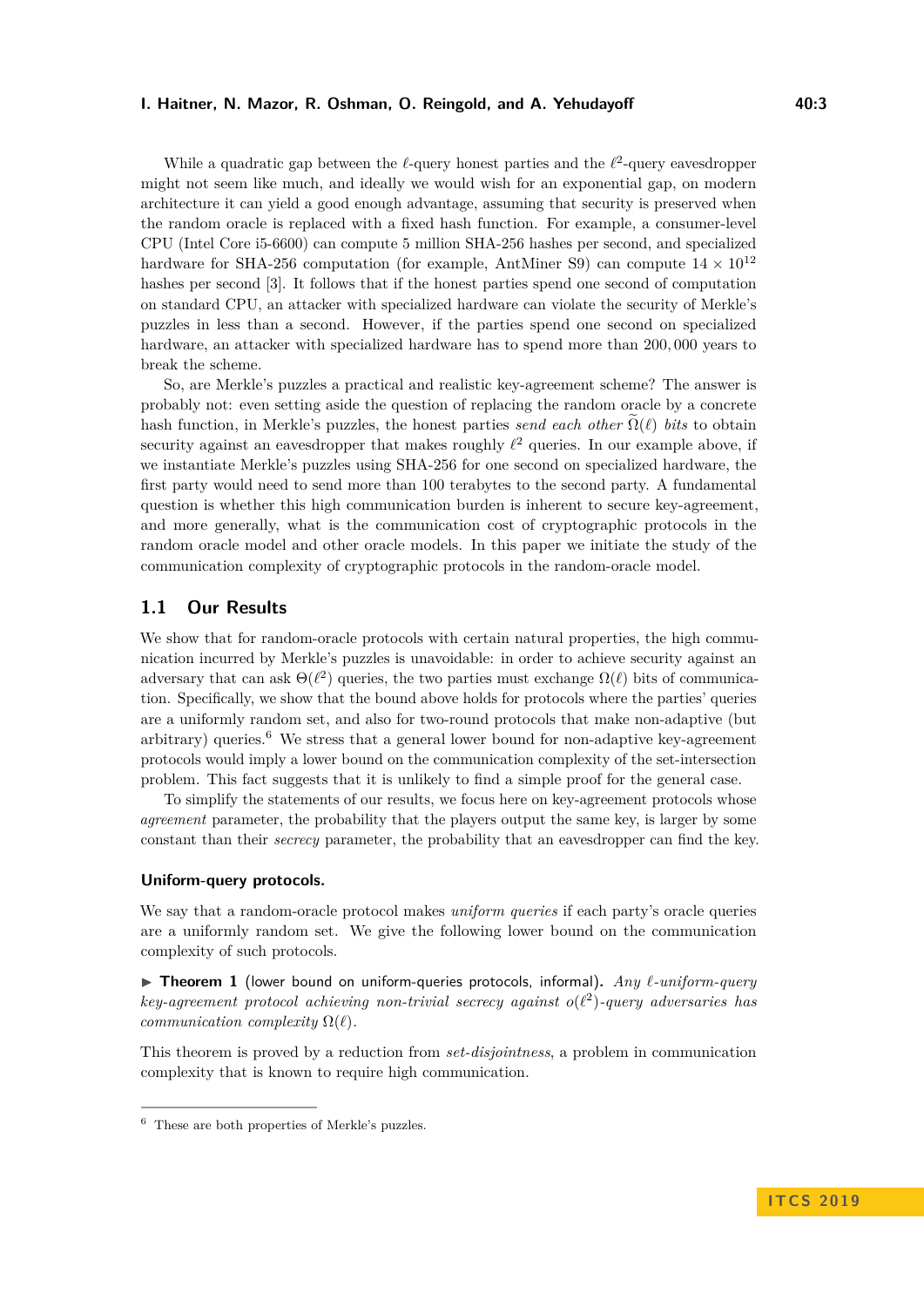## **40:4 The Communication Complexity of Key-Agreement**

#### **Two-round non-adaptive protocols.**

An oracle protocol is said to make *non-adaptive* queries if the distribution of queries made by the players is fixed in advance, i.e., it is determined before the parties communicate with each other and does not depend on the oracle's answers. We give the following lower bound on the communication complexity of such protocols.

<span id="page-3-1"></span>▶ **Theorem 2** (lower bound on two-message non-adaptive protocols, informal). *Any two-message `-query non-adaptive key-agreement protocol of non-trivial secrecy against q-query adversaries has communication complexity*  $\Omega(q/\ell)$ *.* 

Once again this lower bound is nearly-tight with Merkle's puzzles, where  $q = \Theta(\ell^2)$ , and the communication cost is  $\tilde{\Theta}(\ell)$ .<sup>[7](#page-3-0)</sup>

Following Barak and Mahmoody [\[2\]](#page-15-8) and Impagliazzo and Rudich [\[10\]](#page-15-9)), we prove this lower bound by presenting an eavesdropper that makes *q* queries and prevents the parties from exploiting the advantage they gain by their joint random oracle calls.

In [\[2\]](#page-15-8), the communication cost of the protocol is not taken into account: their eavesdropper makes  $O(\ell^2)$  queries and has high probability of finding *all* intersection queries (i.e., all queries that were asked by both players). In our case, if the protocol has communication cost *C*, then to prove Theorem [2,](#page-3-1) our eavesdropper must make only  $O(C \cdot \ell)$  queries (to show the trade-off that  $C = \Omega(q/\ell)$ ). If  $C \ll \ell$ , our eavesdropper makes much fewer queries than the eavesdropper in [\[2,](#page-15-8) [10\]](#page-15-9), and in particular it cannot discover all the intersection queries. Instead, our eavesdropper asks only queries that the players *were able to learn* are in their intersection. If a query is in the intersection, but the players have not communicated this fact to each other, then the eavesdropper will not necessarily ask this query (unlike [\[2,](#page-15-8) [10\]](#page-15-9)). Finding the correct definition for what it means to "learn" that a given query is in the intersection, and constructing an eavesdropper that makes only  $O(C \cdot \ell)$  queries, are the main difficulty in our proof.

## **1.2 Related Work**

Impagliazzo and Rudich  $[10]$  showed that the key of any  $\ell$ -query key-agreement protocol in the random-oracle model can be revealed by an  $\tilde{O}(\ell^6)$  query eavesdropper. Barak and Mahmoody [\[2\]](#page-15-8) improve this bound and present an  $O(\ell^2)$  query eavesdropper for this task, which shows that Merkle puzzles is optimal in this respect. Haitner, Omri, and Zarosim [\[9\]](#page-15-11) used the machinery of [\[2\]](#page-15-8) to relate the security of protocols that do not use a random oracle and solve tasks with no input, to the security of no-input protocols in the random-oracle model against an  $O(\ell^2)$ -query adversary. Finding limitations on the usefulness of random oracles for protocols that do take input seems to be a more difficult question. Chor and Kushilevitz [\[4\]](#page-15-12) and Mahmoody et al. [\[11\]](#page-15-13) made some progress in this direction. Finally, Haitner, Hoch, Reingold, and Segev [\[7\]](#page-15-14) gave lower bounds on the communication complexity of statistically hiding commitments and single-server private information retrieval in a weaker oracle model that captures the hardness of one-way functions/permutation more closely than the random-oracle model.

<span id="page-3-0"></span><sup>7</sup> This theorem is also nearly-tight for any *q*, with a version of Merkle's puzzle, in which Alice is sending Θ(*q/l*) answers, from a universe of size Θ(*q*).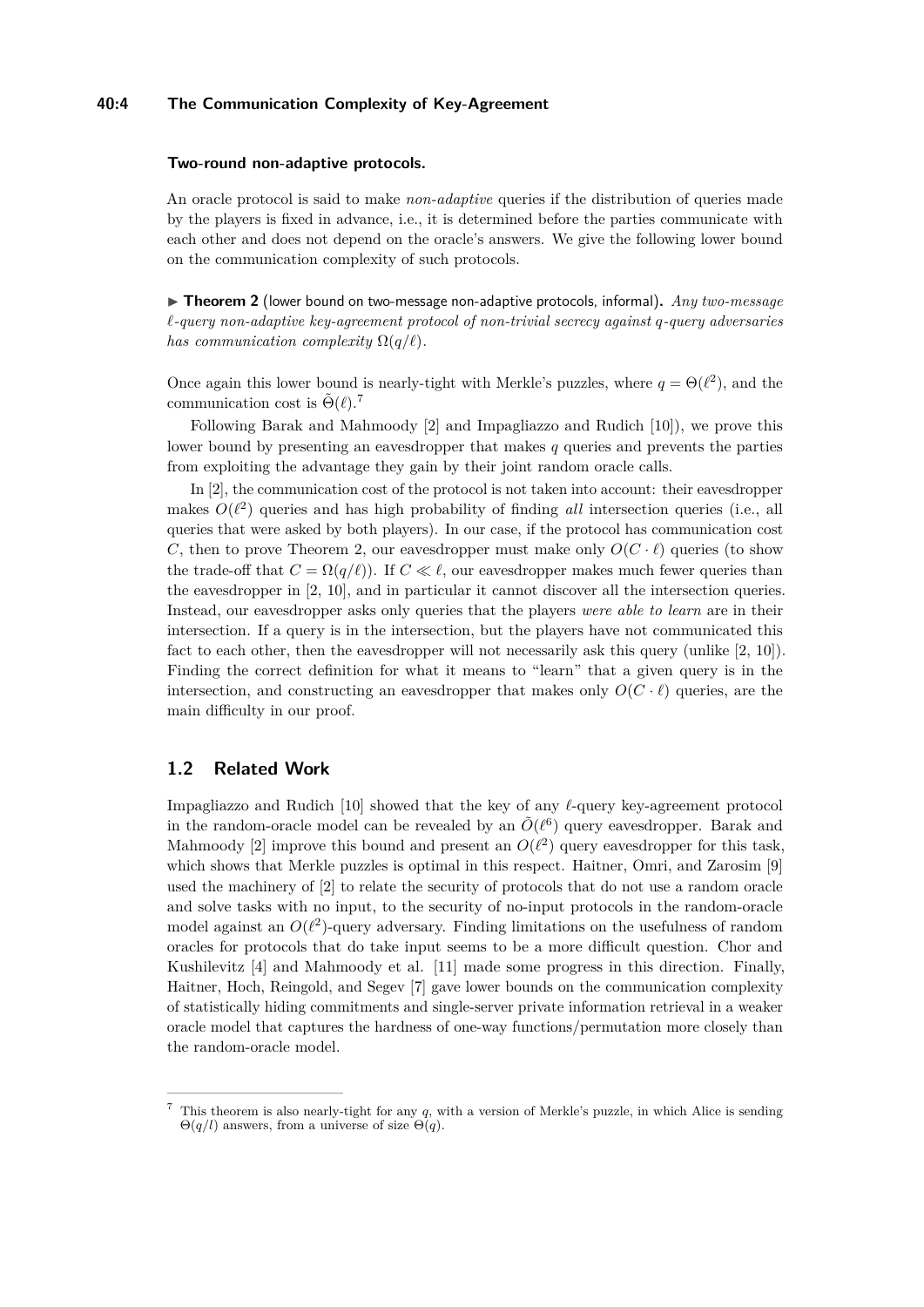# **1.3 Organization**

We begin by giving the formal definitions and notation used throughout the paper in Section 2. High-level overview of our proof techniques is given in Sections 3 and 4. For full proofs, see the full version of this paper in [\[8\]](#page-15-1).

## **2 Preliminaries**

## **2.1 Notations**

We use calligraphic letters to denote sets, uppercase for random variables and lowercase for values. For  $m \in \mathbb{N}$ , let  $[m] = \{1, \ldots, m\}$ . For a random variable X, let  $x \stackrel{\text{R}}{\leftarrow} X$  to denote that *x* is chosen according to X. Similarly, for a set S let  $s \stackrel{\text{R}}{\leftarrow}$  S to denote that *s* is chosen according to the uniform distribution over S. The support of the distribution  $D$ , denoted Supp $(D)$ , is defined as  $\{u \in \mathcal{U} : \Pr_D[u] > 0\}$ . The statistical distance between two distributions P and *Q* over a finite set U, denoted  $SD(P, Q)$ , is defined as  $\frac{1}{2} \sum_{u \in U} |Pr_P[u] - Pr_Q[u]$ , which is equal to  $\max_{\mathcal{S}\subset\mathcal{U}}(\Pr_P[\mathcal{S}]-\Pr_Q[\mathcal{S}]).$ 

For a vector  $\vec{X} = X_1, ..., X_n$  and an index  $i \in [n]$ , let  $X_{\leq i}$  denote the vector  $X_1, ..., X_{i-1}$ and  $X_{\leq i}$  denote the vector  $X_1, ..., X_i$ . For a set of indexes  $T = \{i_1, ..., i_k\} \subseteq [n]$  such that  $i_1 < i_2 < \cdots < i_k$ , let  $X_T$  denote the vector  $X_{i_1}, \ldots, X_{i_k}$ . Similarly,  $X_{T, \langle i \rangle}$  denotes the vector  $X_{T \cap \{1,...,i-1\}}$ . For a function *f*, let  $f(\vec{X}) = (f(X_1),...,f(X_n))$ .

For random variables A and B we use  $A|_{B=b}$  to denote the distribution of A condition on the event  $B = b$ , and  $A \times B$  to denote the product between the marginal distributions of A and B. When A is independent from B we write A⊥B to emphasize that this is the case.

## **2.2 Interactive Protocols**

A two-party protocol  $\Pi = (A, B)$  is a pair of probabilistic interactive Turing machines. The communication between the Turing machines A and B is carried out in rounds, where in each round one of the parties is active and the other party is idle. In the *j*-th round of the protocol, the currently active party P acts according to its partial view, writing some value on its output tape, and then sending a message to the other party (i.e., writing the message on the common tape). The communication transcript (henceforth, the transcript) of a given execution of the protocol  $\Pi = (A, B)$ , is the list of messages m exchanged between the parties in an execution of the protocol, where  $m_{1,\dots,j}$  denotes the first *j* messages in *m*. A view of a party contains its input, its random tape and the messages exchanged by the parties during the execution. Specifically, A's view is a tuple  $v_A = (i_A, r_A, m)$ , where  $i_A$  is A's input,  $r_A$  are A's random coins, and  $m$  is the transcript of the execution. Let out<sup>A</sup> denote the output of A in the end of the protocol, and out<sup>B</sup> B's output. Notice that given a protocol, the transcript and the outputs are deterministic function of the joint view  $(i_A, r_A, i_B, r_B)$ . For a joint view v, let trans(v), out<sup>A</sup>(v) and out<sup>B</sup>(v) be the transcript of the protocol and the parties' outputs determined by *v*. For a distribution *D* we denote the distribution over the parties' joint view in a random execution of  $\Pi$ , with inputs drawn from *D* by  $\Pi(D)$ .

A protocol Π has *r* rounds, if for every possible random tapes for the parties, the number of rounds is exactly *r*. The Communication Complexity of a protocol Π, denoted as CC(Π) is the length of the transcript of the protocol in the worst case.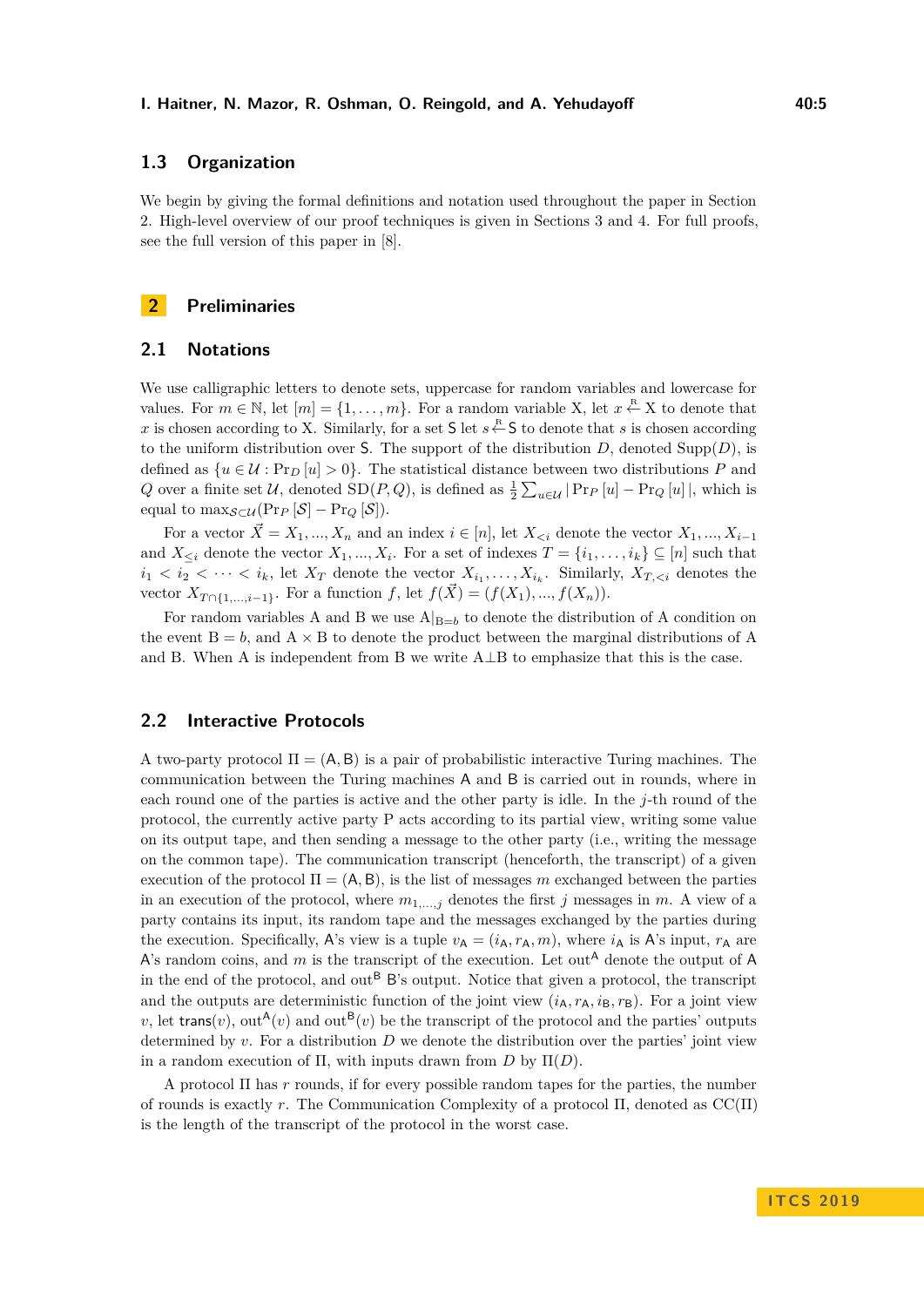## **40:6 The Communication Complexity of Key-Agreement**

## **2.3 Oracle-Aided Protocols**

An oracle-aided two-party protocol  $\Pi = (A, B)$  is a pair of interactive Turing machines, where each party has an additional tape called the oracle tape; the Turing machine can make a query to the oracle by writing a string *q* on its tape. It then receives a string *ans* (denoting the answer for this query) on the oracle tape. An oracle-aided protocol is  $\ell$ -queries protocol if each party makes at most  $\ell$  queries during each run of the protocol. In a *non-adaptive* oracle-aided protocol, the parties choose their queries before the protocol starts and before querying the oracle. A *uniform query* oracle-aided protocol, is a non-adaptive protocol in which the parties queries are chosen uniformly form a predetermined set.

## **2.4 Key-Agreement Protocols**

Since we are giving lower bounds, we focus on single bit protocols.

**► Definition 3** (key-agreement protocol). Let  $0 \leq \gamma$ ,  $\alpha \leq 1$  and  $q \in N$ . A two-party boolean output protocol Π = (A, B) is a  $(q, \alpha, \gamma)$ -key-agreement relative to a function family F, if the following hold:

**Accuracy:**  $\Pi$  has  $(1 - \alpha)$ -accuracy. For every  $f \in \mathcal{F}$ :

$$
\Pr_{v \leftarrow \Pi f} \left[ \text{out}^{\mathsf{A}}(v) = \text{out}^{\mathsf{B}}(v) \right] \ge 1 - \alpha.
$$

**Secrecy:** Π has (*q, γ*)-secrecy. For every *q*-query oracle-aided algorithm E:

$$
\Pr_{f \leftarrow \mathcal{F}, v \leftarrow \Pi^f} \left[ \mathsf{E}^f(\mathsf{trans}(v)) = \operatorname{out}^{\mathsf{A}}(v) \right] \le \gamma.
$$

If  $\mathcal F$  is a trivial function family (e.g.,  $\mathcal F$  contains only the identity function), then all correlation between the parties' view is implied by the transcript. Hence, an adversary that on a given transcript  $\tau$  samples a random view for A that is consistent with  $\tau$ , and outputs whatever A would upon this view, agrees with B with the same probability as does A. This simple argument yields the following fact:

For every  $0 \le \alpha \le 1$  and  $0 \le \gamma \le 1 - \alpha$ , there exists no  $(q, \alpha, \gamma)$ -key-agreement protocol relative to the trivial family.

## **2.5 Entropy and Information**

In the proof we often need to measure differences between various distributions. For this purpose we use  $f$ *-divergences*: given a convex function  $f : \mathbb{R} \to \mathbb{R}$  with  $f(1) = 0$ , and distributions *P, Q*, the *f-divergence of P from Q* is defined as

$$
\mathsf{D}_{f}(\mathsf{P} \parallel \mathsf{Q}) = \sum_{q \in \mathsf{Q}} \Pr\left[\mathsf{Q} = q\right] f\left(\frac{\Pr\left[\mathsf{P} = q\right]}{\Pr\left[\mathsf{Q} = q\right]}\right).
$$

Specifically, the two *f*-divergences we use in this paper are the *statistical distance*, obtained by taking  $f(x) = |x-1|/2$ , and the *KL divergence*, obtained by taking  $f(x) = x \log x$ . Each has its own nice properties and disadvantages: statistical distance is bounded in [0*,* 1] but it is not additive, while KL divergence is additive but unbounded.

We frequently need to measure the "amount of dependence" between two random variables. Let  $(X, Y) \sim P_{X,Y}$  be random variables jointly distributed according to  $P_{X,Y}$ , and let  $P_X, P_Y$ be the marginal distribution of X and Y, respectively. Also, let  $P_X \times P_Y$  be the product distribution where X and Y are sampled independently of each other, each from its marginal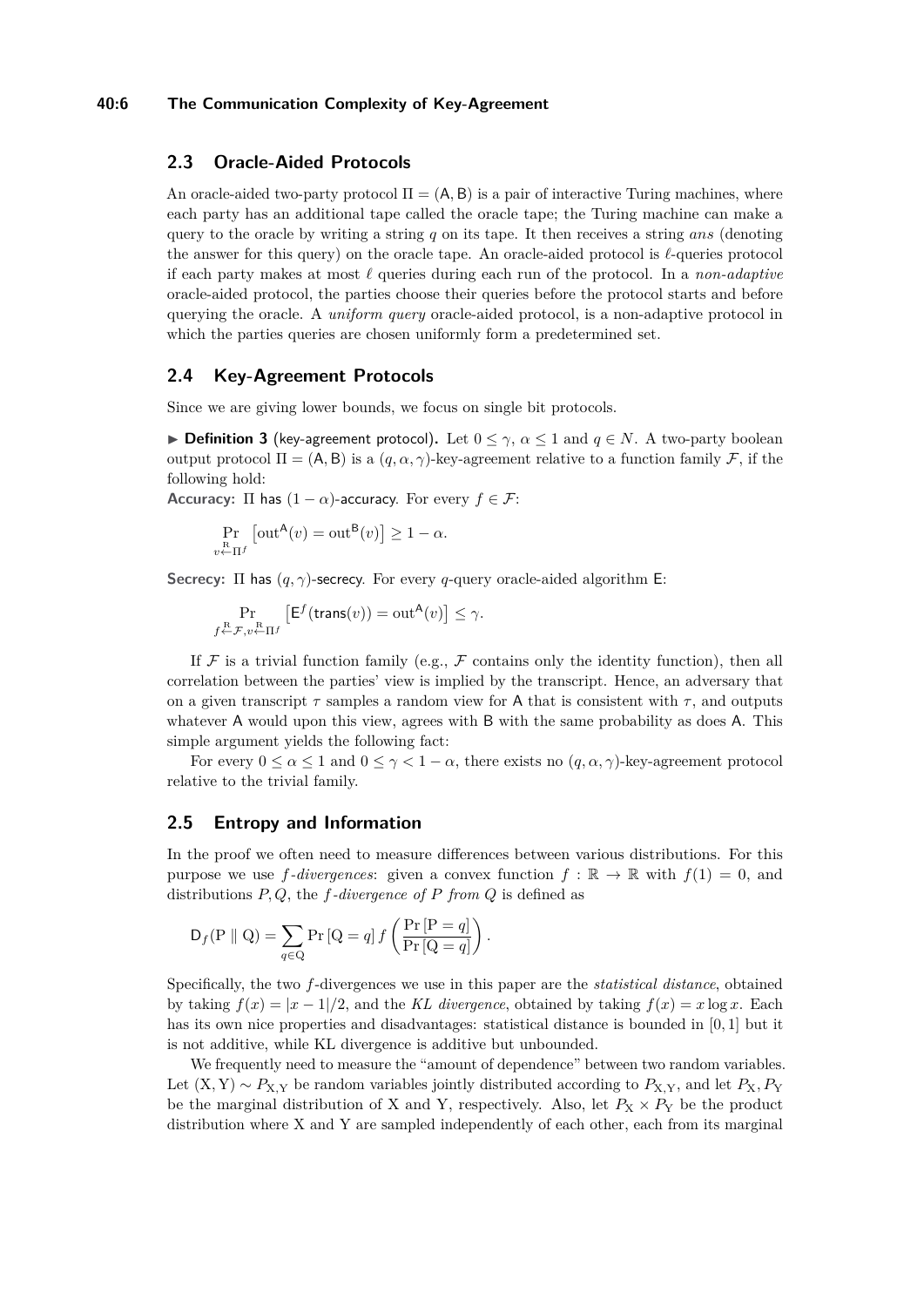## **I. Haitner, N. Mazor, R. Oshman, O. Reingold, and A. Yehudayoff The Construction American Adders**

distribution  $P_X, P_Y$  (respectively). To quantify the dependence between X and Y, we measure the difference between their joint distribution and the product of the marginals: formally, we define

$$
I_f(X;Y) = D_f(P_{X,Y} || P_X \times P_Y).
$$

This generalizes the usual notion of mutual information, which is the special case of  $I_f$  where we use KL divergence (i.e., when  $f = x \log x$ ). For clarity, when we use KL divergence we omit the subscript  $f$ , and when using statistical distance, we use the notation  $I_{SD}$  (instead of  $I_{f(x)=|x-1|/2}$ .

Finally, we also need the notion of *conditional mutual information*, which is simply the average mutual information between two variables X*,* Y, where the average is taken over a third random variable Z. Formally, let  $(X, Y, Z) \sim P_{X, Y, Z}$ . For any value *z*, let  $P_{X,Y|Z=z}, P_{X|Z=z}, P_{Y|Z=z}$  be the joint distribution of X, Y and the marginals of X and Y, respectively, all conditioned on the event  $Z = z$ .

Then we define  $I_f(X; Y|Z) = E_{z \sim P_Z} [D_f(P_{X,Y|Z=z} || P_{X|Z=z} \times P_{Y|Z=z})].$ 

In the next sections we outline the strategy of the proofs.

# **3 Uniform-Query Protocols: Proof Outline**

Our lower bound for uniform-query key-agreement protocols is proved via a reduction to *set disjointness*, a classical problem in two-party communication complexity.

In the set disjointness problem, we have two players, Alice and Bob. The players receive inputs  $X, Y \subseteq [n]$ , respectively, of size  $|X| = |Y| = \ell$ , and the players must determine whether  $X \cap Y = \emptyset$ . To do this, the players communicate with each other, and the question is how many bits they must exchange. It is known [\[16\]](#page-15-15) that for any sufficiently large  $n \in \mathbb{N}$ . if the size of the sets is  $\ell = n/4$ , then the players must exchange  $\Omega(n)$  bits to solve set disjointness, and this holds even for randomized protocols where the players have access to shared randomness and only need to succeed with probability 2*/*3. Here, we require high success probability *on any input*, not over some specific input distribution. We note that in the 2-party communication complexity model there is no random oracle.

The connection between set disjointness and key agreement comes from the fact that the only *correlation* between the parties' views in a key agreement protocol comes from the *intersection queries*, the queries that both players ask and Eve does not know. Indeed, if Alice asks  $A \subseteq [n]$  and Bob asks  $B \subseteq [n]$ , and the random oracle is  $F : [n] \to [n]$ , then  $F(A \setminus (A \cap B))$  and  $F(B \setminus (A \cap B))$  are *independent of each other*. In particular, if  $A \cap B = \emptyset$ . then  $F(A)$  and  $F(B)$  are independent, and intuitively, in this case the players cannot securely agree on a secret key, because they have no advantage over the eavesdropper. On the other hand, if  $A \cap B \neq \emptyset$ , then the players can exploit the correlation induced by  $F(A \cap B)$  to securely agree on a secret key. Thus, any secure key agreement protocol "behaves differently" depending on whether  $A \cap B = \emptyset$  or not, and we can use this to solve the set disjointness problem.

Suppose that we are given a secure key-agreement protocol Π, where the players make  $\ell$  uniformly-random queries to an oracle F :  $[n] \to [n]$ . For simplicity we assume that the protocol has *perfect agreement*, that is, the players always output the same key, and that the security parameter is 3*/*4, that is, an eavesdropper has probability at most 3*/*4 of outputting the same key as the players. Our full proof does not make these assumptions.

Now, we want to construct from the key-agreement protocol Π, which uses a random oracle, a protocol Π' for set disjointness, *without* a random oracle (as usual in communication complexity). To this end, we consider two possible ways of simulating  $\Pi$  without an oracle: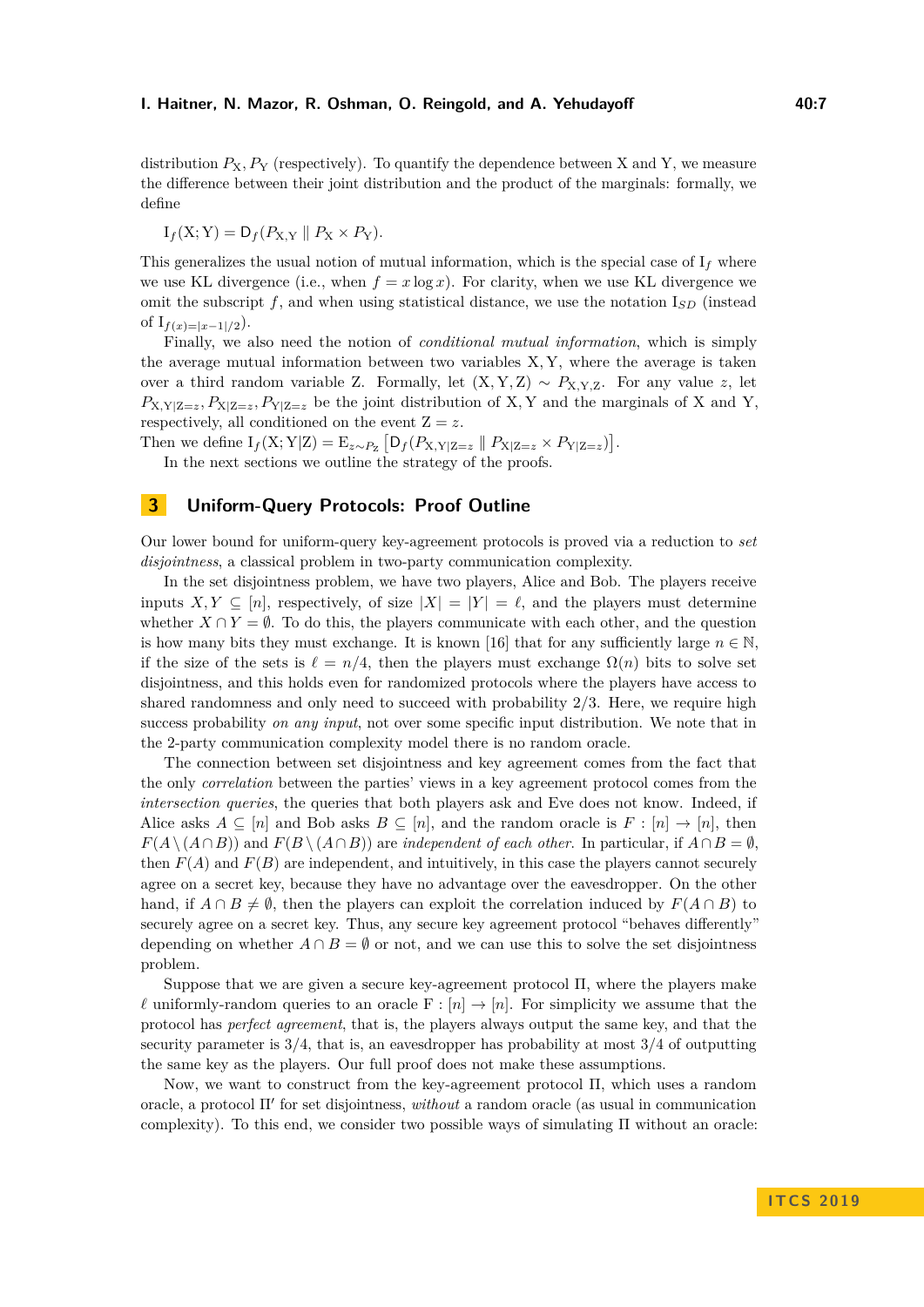## **40:8 The Communication Complexity of Key-Agreement**

- $\Delta_{\text{Com}}$ : the players use their shared randomness to simulate the oracle. They interpret the shared randomness as a random function  $F : [n] \to [n]$ , and whenever  $\Pi$  wants to query some element  $q \in [n]$ , the players use  $F(q)$  as the oracle's answer.
- ΛDist: the players use their *private* randomness to simulate the oracle. Alice and Bob interpret their private randomness as random functions  $F_A, F_B : [n] \rightarrow [n]$ , respectively. Whenever  $\Pi$  indicates that Alice should query an element  $q \in [n]$ , she uses  $F_A(q)$  as the answer, while Bob uses  $F_B(q)$ .

The first simulation,  $\Lambda_{\text{Com}}$ , is "perfect": it produces exactly the correct distribution of transcripts and outputs under our key-agreement protocol Π. In particular, the keys produced by the players in  $\Lambda_{\text{Com}}$  always agree, and an eavesdropper that sees the transcript of  $\Lambda_{\text{Com}}$ (but not the shared randomness) can find the key with probability at most 3*/*4.

On the other hand, the second simulation  $\Lambda_{\text{Dist}}$  is "wrong", because the players do not use the same random function to simulate the random oracle. In fact, it is known that without shared randomness, secure key agreement is *impossible*, as an eavesdropper that sees the transcript can find the key with the same probability that the players have of agreeing with each other. Therefore there are two possible cases:

**Agreement gap:** The probability that the players agree on the key in  $\Lambda_{\text{Dist}}$  is at most 7/8 (compared to one in  $\Lambda_{\mathsf{Com}}$ ), or

Secrecy gap: There is an eavesdropper E that guesses Alice's key in  $Λ<sub>Dist</sub>$  with probability at least  $7/8$  (compared to  $3/4$  in  $\Lambda_{\text{Com}}$ ).

(Instead of 7*/*8 we could have used here any constant probability in (3*/*4*,* 1), but in the full proof this choice depends on the agreement and security parameters of Π.)

We divide into cases, depending on which of the two gaps we have.

## **Agreement gap**

Assume that the players agree with probability at most  $7/8$  in  $\Lambda_{\text{Dist}}$ . For simplicity, let us make the stronger assumption that for any intersection size  $c > 0$ , the probability of agreement between the players is at most 7/8, even *conditioned* on the event that  $|A \cap B| = c$ . A general key-agreement protocol might not satisfy this assumption, which complicates the full proof significantly; see the full version of this paper for the details.

So, we assumed that whenever the intersection is non-empty, the players agree with probability at most 7/8. Observe, however, that when the intersection *is* empty  $(A \cap B = \emptyset)$ , the distribution of transcript and outputs in  $\Lambda_{\text{Dist}}$  is the same as in Π: although each player uses a different random function, they never ask the same query, so there is no inconsistency. Therefore, conditioned on  $A \cap B = \emptyset$ , in  $\Lambda_{\text{Dist}}$  the players have perfect agreement (as in  $\Pi$ ). In other words,  $\Lambda_{\text{Dist}}$  behaves very differently when  $A \cap B = \emptyset$ , in which case the players always agree on the key, compared to the general case, where the players agree with probability at most 7/8. We use this fact to *check* whether  $A \cap B = \emptyset$ . Thus, by checking whether or not they got the same key in  $\Lambda_{\text{Dist}}$ , the players get an indication for whether or not  $A \cap B = \emptyset$ .

Our set disjointness protocol  $\Pi'$  is defined as follows. Given inputs  $X, Y \subseteq [n]$ , respectively, the players simulate  $\Lambda_{\text{Dist}}$  several times. In each simulation, the players agree on a random permutation  $\sigma : [n] \to [n]$  using their shared randomness, and then the players simulate  $\Lambda_{\text{Dist}}$ using their permuted inputs as the query set; that is, Alice feeds  $A = \sigma(X)$  to  $\Lambda_{\text{Dist}}$  as her query set, and Bob feeds  $B = \sigma(Y)$  to  $\Lambda_{\text{Dist}}$  as his query set. Note that *A*, *B* are uniformly random, *subject to* having an intersection of size  $|X \cap Y|$ .

After each simulation of  $\Lambda_{\text{Dist}}$ , the players send each other the keys output under  $\Lambda_{\text{Dist}}$ . and check if they got the same key. Finally, they output " $X \cap Y = \emptyset$ " iff they got the same key in all the simulations of  $\Lambda_{\text{Dist}}$ .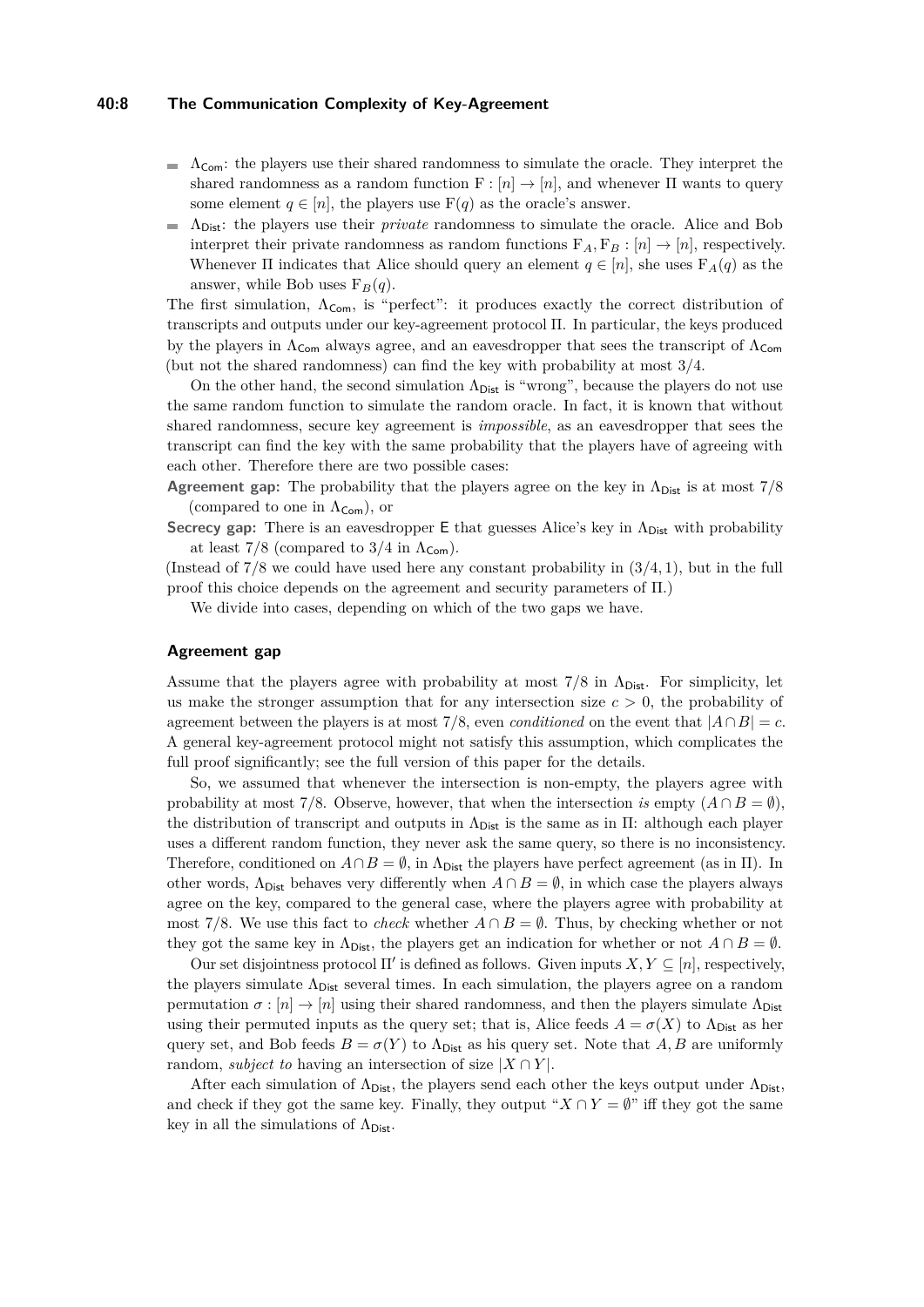Since  $\Lambda_{\text{Dist}}$  has perfect agreement when there is no intersection, the players always succeed when  $X \cap Y = \emptyset$ . However, by assumption, whenever  $X \cap Y \neq \emptyset$ , the probability of agreement in  $\Lambda_{\text{Dist}}$  is at most 7/8, so if we repeat  $\Lambda_{\text{Dist}}$  sufficiently many times, the probability that all instances output the same key will be at most 1*/*3.

## **Secrecy gap**

In this case we convert  $\Lambda_{\mathsf{Com}}$  and  $\Lambda_{\mathsf{Dist}}$  into a pair of protocols with an agreement gap, and then proceed as above.

Consider the protocol  $\Lambda'_{\text{Dist}}$  where the parties acts as in  $\Lambda_{\text{Dist}}$ , but at the end, Bob executes the eavesdropper  $E$  on the transcript, and outputs the key that  $E$  outputs. Define  $\Lambda'_{\mathsf{Com}}$ analogously.

By assumption, E guesses Alice's output in  $\Lambda_{\text{Dist}}$  with probability at least  $7/8$ , but in  $\Lambda_{\text{Com}}$ it succeeds with probability at most  $3/4$ . Thus, in  $\Lambda'_{\text{Dist}}$  the players agree with probability at least  $7/8$ , but in  $\Lambda_{\text{Com}}'$  they agree with probability at most 3/4; there is a gap of at least 1*/*8 between the probability of agreement in the two protocols (although they have switched roles and now  $\Lambda'_{\text{Dist}}$  has the higher agreement probability). Note also that  $\Lambda'_{\text{Dist}}$  does not have agreement probability 1, as we assumed for simplicity above, but our full proof can handle this case.

#### **Formal statement**

Here we give the formal statements that we prove for uniform-query protocols. Formally, our reduction is to set-disjointness over the distribution below, which known to be hard for low complexity protocols.

I **Definition 4** (hard distribution for set-disjointness)**.** For *`* ∈ N, let  $\mathcal{Q}_{\ell}^{0} = \{ \mathcal{X}, \mathcal{Y} \subset [\ell] \colon |\mathcal{X}| = |\mathcal{Y}| = \lfloor \ell/4 \rfloor \, , \ \mathcal{X} \cap \mathcal{Y} = \emptyset \}$  and let  $\mathcal{Q}_{\ell}^1 = \{X, \mathcal{Y} \subset [\ell]: |\mathcal{X}| = |\mathcal{Y}| = \lfloor \ell/4 \rfloor, |\mathcal{X} \cap \mathcal{Y}| = 1\}.$  Let  $D_{\ell}^0$  and  $D_{\ell}^1$  be the uniform distribution over  $\mathcal{Q}_{\ell}^0$  and  $\mathcal{Q}_{\ell}^1$  respectively, and let  $D_{\ell} = \frac{3}{4} \cdot D_{\ell}^0 + \frac{1}{4} \cdot D_{\ell}^1$ .

Razborov [\[16\]](#page-15-15) has shown that solving set-disjointness  $D_\ell$  with small error require high communication complexity.

<span id="page-8-0"></span>▶ **Theorem 5** (hardness of  $D_{\ell}$ , [\[16\]](#page-15-15)). *Exists*  $\epsilon > 0$  *such that for every*  $\ell \in \mathbb{N}$  *and a protocol*  $\Pi$  *that solves set-disjointness over*  $D_{\ell}$  *with error*  $\epsilon$ *, it holds that* CC( $\Pi$ ) ≥  $\Omega(\ell)$ *.* 

For a finite set S, let  $\mathcal{F}_{\mathcal{S}} = \{f : \mathcal{S} \mapsto \{0,1\}^*\}$  be the family of all functions from S to binary strings. Our reduction is stated in the following theorem.

<span id="page-8-1"></span>▶ **Theorem 6** (from uniform-query key-agreement protocols to set-disjointness). *Assume exists an*  $\ell$ -uniform-query  $(0, \alpha, \gamma)$ -key agreement protocol relative to  $\mathcal{F}_\mathcal{S}$ , for some set  $\mathcal{S}$ , of com*munication complexity c. Then there exists* a protocol for solving set-disjointness over  $D_{\ell}$ with  $\epsilon$  error and communication complexity  $\frac{2^{15} \cdot \ell^4 \cdot \log 1/\epsilon}{|S|^2 (1-\alpha-\gamma)^4} \cdot c$ .

Note that the above theorem holds also for protocols that are only secure against eavesdropper without access to the oracle. Combining theorems [5](#page-8-0) and [6](#page-8-1) yields the following bound on the communication complexity of uniform-query key-agreement protocols.

**If Theorem 7** (Main result for uniform-inputs protocols). For any  $\ell$ -uniform-query  $(q, \alpha, \gamma)$ -key *agreement protocol*  $\Pi$  *relative to*  $\mathcal{F}_{\mathcal{S}}$ *, it holds that*  $CC(\Pi) \in \Omega((1 - \alpha - \gamma)^4 q^2 / \ell^3)$ *.*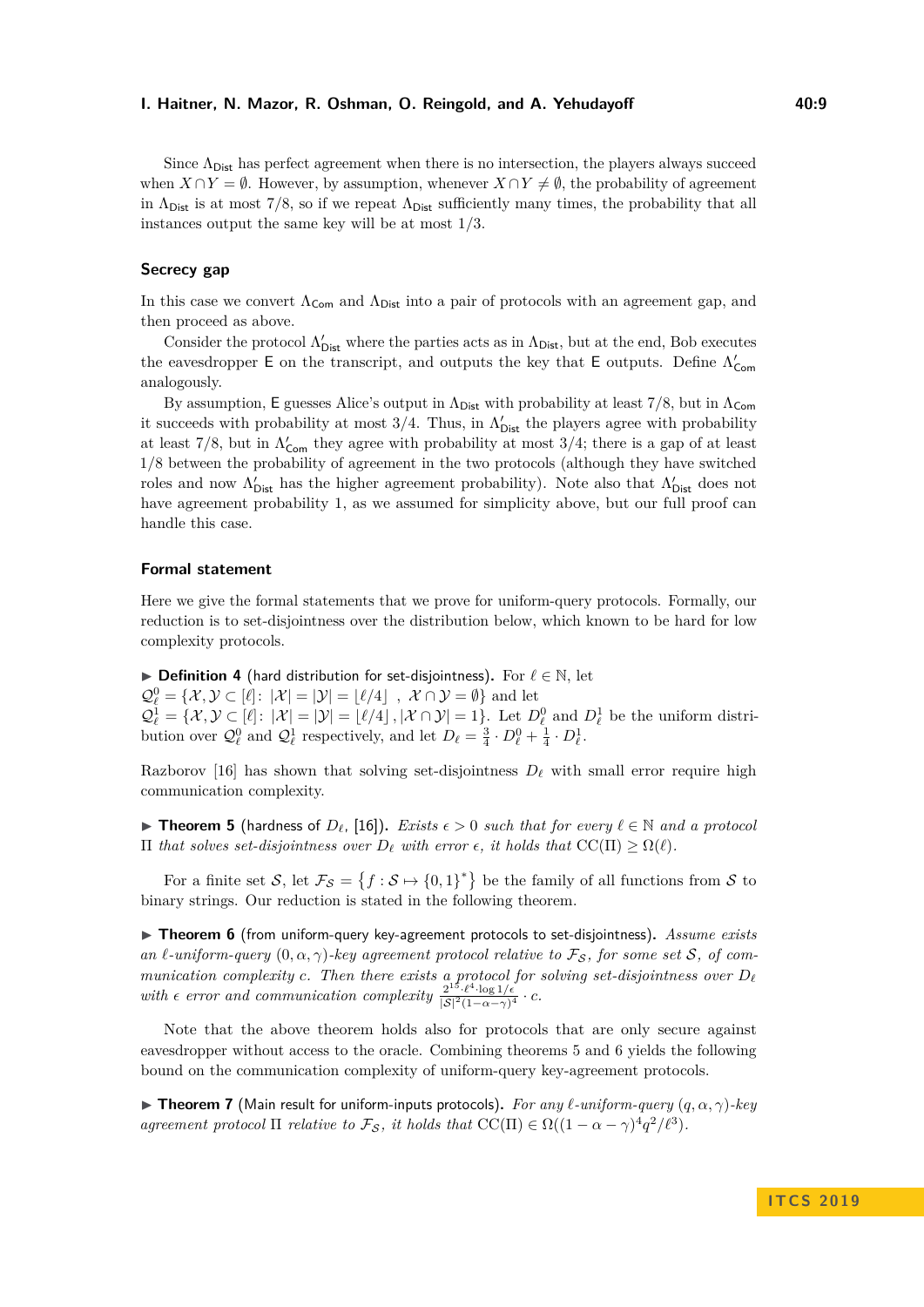## **40:10 The Communication Complexity of Key-Agreement**

#### **What about general protocols?**

It was important for our reduction to assume that the key-agreement protocol makes uniformly-random queries. Indeed, this reduction fails in the general case: consider the protocol where Alice and Bob always query 1, and output  $F(1)$  as their secret key. This protocol is completely insecure, since the eavesdropper can also query 1 and output  $F(1)$ . But our reduction would not work for it, because the input distribution where both players get the set {1} *is not hard for set disjointness* (indeed it is trivial). We see that the "hardness" of secure key-agreement is not necessarily that it is hard for the players to find their intersection queries, but that the eavesdropper should not be able to *predict* the intersection queries that the players use. Our second lower bound makes this intuition explicit and uses it to get a lower bound on two-round protocols with arbitrary (but non-adaptive) query distributions.

## **4 Two-Message Non-Adaptive Protocols: Proof Outline**

In this section we describe a lower bound on the communication cost of any key-agreement protocol that makes non-adaptive queries and uses two rounds of communication: we show that any such protocol that makes  $\ell$  queries and is secure against an adversary that makes  $q$ queries must send a total of  $\Omega(q/\ell)$  bits. In particular, taking  $q = \Theta(\ell^2)$ , this shows that Merkle's puzzles is optimal in its communication cost. Formally, we show the following bound, where  $\mathcal{F}_n$  is the family of all functions from  $\{0,1\}^n$  to  $\{0,1\}^n$ :

**► Theorem 8** (Main theorem for two-message, non-adaptive protocols). *For any*  $n \in \mathbb{N}$ , *the communication complexity of a two-message, non-adaptive,*  $\ell$ -query  $(q, \alpha, \gamma)$ -key-agreement *protocol relative to*  $\mathcal{F}_n$  *is at least* 

$$
\frac{(1-\alpha-\gamma)^2q}{50^2\ell}-6.
$$

In this proof, we once again relate the parties' advantage over the eavesdropper to the information they gained about the intersection of their query sets. We show that to produce a shared key, the parties need to learn a lot of information about this intersection. Moreover, the query sets and their intersection need to be "unpredictable" (have high min-entropy) given the transcript, otherwise an eavesdropper could make the same queries and output the same key.

## **4.1 Some examples**

Let us illustrate the ideas behind the lower bound by way of some examples.

#### **Example 1**

We already discussed the na ive example where both players query 1 and output  $F(1)$ , and said that it is insecure because the eavesdropper can *predict* the intersection query. Here is another instantiation of this idea: Alice and Bob view the domain  $\ell^2$  as an  $\ell \times \ell$  matrix, so that the oracle queries are represented by pairs  $(i, j) \in [\ell]^2$ . Alice chooses a row  $a \in [\ell]$ , and queries all the elements of the row (that is, all pairs  $(a, j)$  where  $j \in [\ell]$ ); Bob chooses a column  $b \in [\ell]$  and queries all the elements of the column (all pairs  $(i, b)$  where  $i \in [\ell]$ ). Then, Alice sends *a* to Bob, who responds with  $F(a, b)$ . From  $F(a, b)$ , Alice can compute *b*, by finding the (w.h.p. unique) index *j* such that  $F(a, b) = F(a, j)$ . Both players output the first bit of *b* as the key.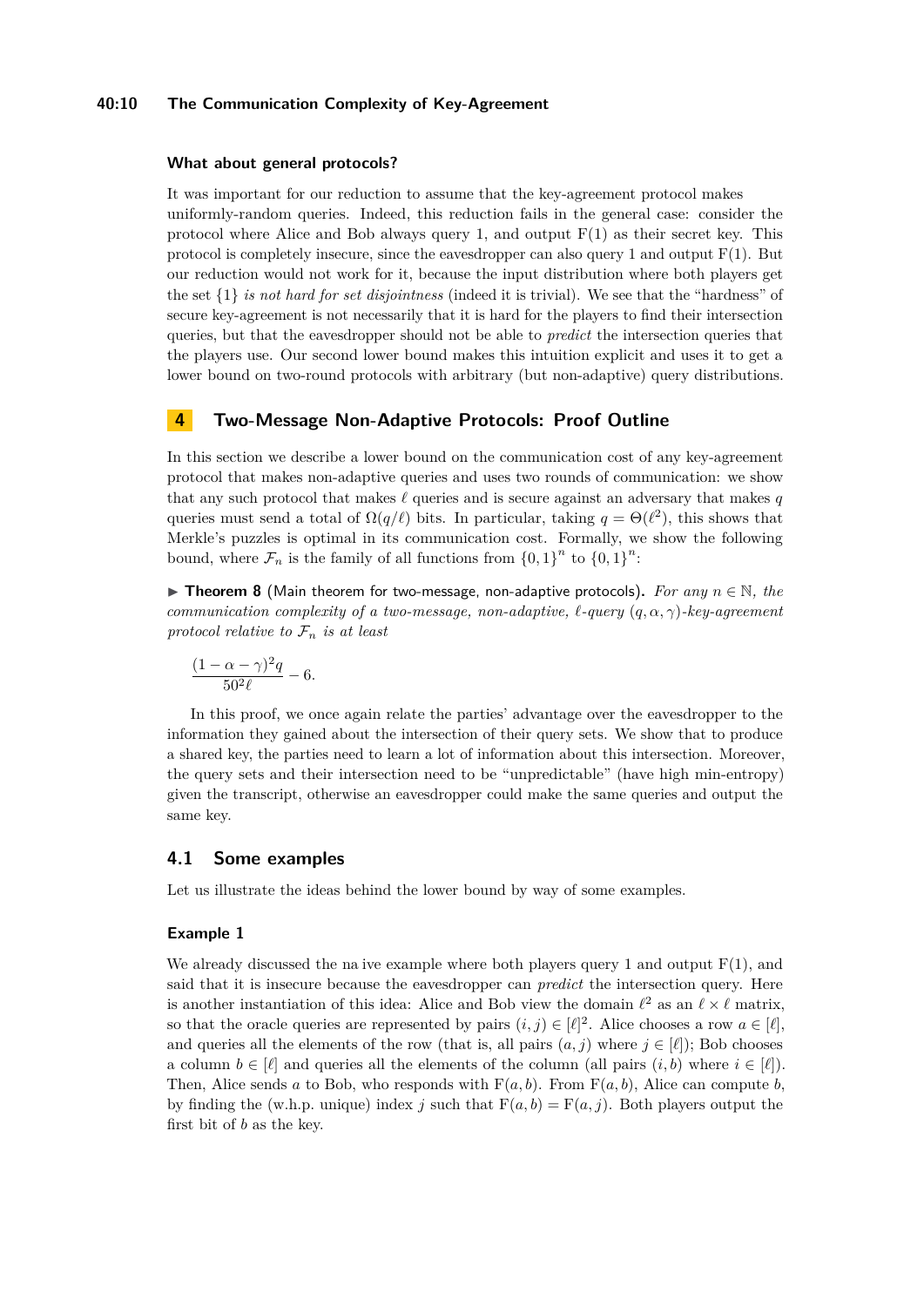This protocol is slightly less naïve than the previous one: now there are no queries that have high prior probability of being asked, and the index *b* of the query that determines the key is uniformly random a-priori. However, once Alice sends *a* to Bob, the game is up: Eve can also query row *a* and find *b* the same way Alice does.

We see that in addition to queries that have a high prior probability of being asked, Eve also needs to ask queries that have a high *posterior* probability of being asked, after she sees  $M_1$ . It turns out that this is enough: if we were to continue for more than 2 rounds, then Eve would also need to ask queries that become likely after seeing  $M_2$ , and so on, but to prove a 2-round lower bound, Eve does not need to ask these queries. Intuitively, if a query only becomes likely after  $M_2$  is sent, then this is "too late" for it to be useful to the players, and Eve can ignore it.

## **Example 2**

First, both players query 1. Then they carry out the protocol from Example 1, but all messages are "encrypted" by XOR-ing them with  $F(1)$ .

From this example we see that Eve needs to be somewhat adaptive: when she decides what queries to ask after seeing  $M_1$ , she must incorporate the queries she asked before the first round (in this case, she would query 1). Essentially, when Eve tries to understand what the players have done in round  $i$ , she should take into account all the queries she made up to round *i*.

Should Eve be adaptive *inside* each round? In other words, after seeing M<sub>1</sub>, should she ask all queries  $\mathcal{E}_1$  that became likely, then compute which new queries are now likely given  $M_1, \mathcal{E}_1$ , and so on, until she reaches a fixpoint?

It turns out that for our purposes here, because we consider non-adaptive protocols, Eve does not need to do this.

#### **Heavy queries**

Our attacker Eve tries to break the security of the protocol by asking all queries that are "somewhat likely" to be asked by the players; these queries are called *heavy queries*. Informally, a query  $q \in \{0,1\}^n$  is *heavy* after round *i* if given the transcript up to round *i* (inclusive), and given Eve's queries up to round  $i$ , the probability that  $q$  is asked by one (or both) of the players exceeds some threshold  $\delta$  which is fixed in advance.

More formally, the set  $\mathcal{E}_i$  of heavy queries after round *i* is defined by induction on rounds, as follows: the a-priory heavy queries,  $\mathcal{E}_0$ , are given by

$$
\mathcal{E}_0 = \{q \in \{0,1\}^n : \Pr[q \in X \cup Y] \ge \delta\}.
$$

These are queries that are "somewhat likely" to be asked before the protocol begins. For  $i > 0$ , we define

$$
\mathcal{E}_i = \mathcal{E}_{i-1} \cup \{q \in \{0,1\}^n : \Pr[q \in X \cup Y \mid M_{\leq i}, F(\mathcal{E}_{i-1})] \geq \delta\}.
$$

In other words, after round *i*, Eve asks all queries  $q \in \{0,1\}^n$  that have probability at least *δ* of being queried by the players, given the messages *M*<sup>≤</sup>*<sup>i</sup>* that Eve observed up to round *i* and the heavy queries she asked before,  $\mathcal{E}_{i-1}$ .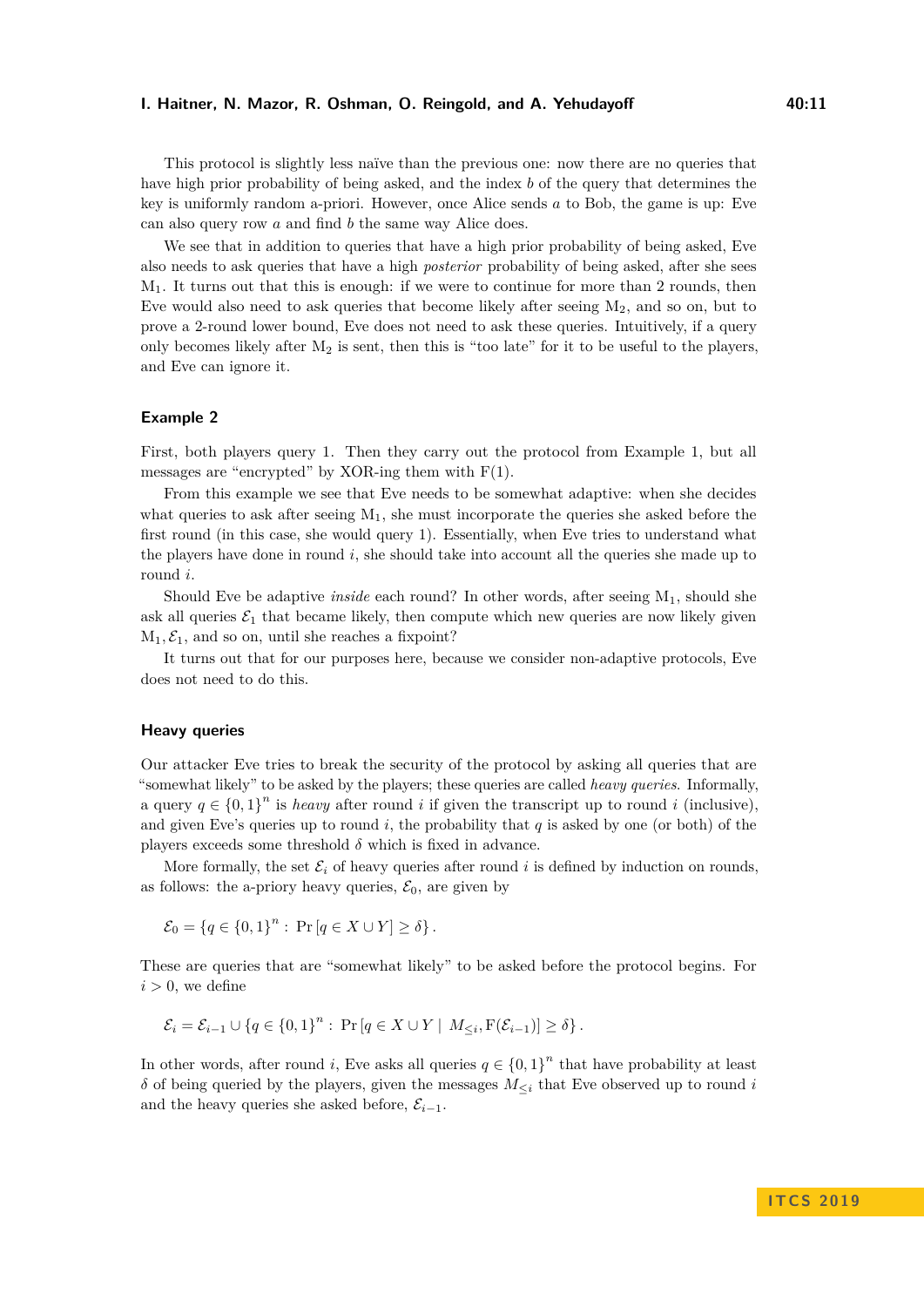## **40:12 The Communication Complexity of Key-Agreement**

#### **A simplified normal form for protocols**

To simplify the proof of the lower bound, we first apply an easy transformation to the protocol: given a key agreement protocol  $\Pi$ , we construct a protocol  $\Pi'$ , which has nearly the same communication and query complexity as Π, the same number of rounds, and the same agreement and nearly the same security parameters. But  $\Pi'$  also has the following properties: first,  $\Pi'$  has no a-priori heavy queries, that is,  $\mathcal{E}_0 = \emptyset$ ; and second, the secret key output by Bob in  $\Pi'$  is the first bit of Bob's last query. This easy transformation is omitted in this overview.

#### **Measuring the Players' Advantage Over Eve**

As we saw in the examples above, the players' ability to produce a shared secret key is closely tied to how much information *the players* have that *Eve does not have* about the intersection of the query sets,  $X \cap Y$ .

To quantify this advantage, define the following random variables:

- $S_i = (X \cap Y) \setminus \mathcal{E}_{i-1}$ , the intersection queries that have not been asked by Eve.
- $F(S_i)$ : the answers to the queries in  $S_i$ .
- $V_E^i = (\mathcal{E}'_i, F(\mathcal{E}'_i))$ : a subset of the heavy queries for the previous round, and the answers to them. Here,  $\mathcal{E}'_i \subseteq \mathcal{E}_i$  is a subset that will be defined later (and depends on the round number *i*). For technical reasons, it is convenient to use only some of the heavy queries in some contexts; essentially, in some places in our proof, Eve uses only some of her power. This helps us avoid some unnecessary dependencies.

<span id="page-11-0"></span>We measure the advantage gained by the players in round *i* by an expression of the form:

$$
I_f(S_i, F(S_i); M_i | Z, V_E^{i-1}, M_{< i}),
$$
\n(1)

where  $I_f$  is the information with respect to the *f*-divergence,  $M_i$ ,  $M_{\leq i}$  are the *i*-th message and the messages of rounds  $1, \ldots, i-1$ , Z is the query set of the player that sent  $M_i$  (either X or Y, depending on the round number *i*). Note that Eve uses her heavy queries from the previous rounds,  $V_E^{i-1}$ , to "try to understand" what is going on in the current round.

Intuitively, this expression measures how much information the *i*-th message conveys about the intersection queries and their answers, which Eve *cannot guess*. For this reason, the random variable  $S_i$  excludes intersection queries that were asked by Eve. Notice that on the right-hand side we condition on Eve's view (or on things Eve can sample): Eve has already seen the messages  $M_{\leq i}$  and asked the heavy queries  $V_E^{i-1} = (\mathcal{E}'_{i-1}, F(\mathcal{E}'_{i-1}))$ , and she can sample the queries Z, either X or Y, from the correct distribution given the transcript and her queries. Crucially, this does not require her to make any oracle queries: we do not require her to sample the answers F(Z), only the queries Z. In other words, Eve can *pretend* to be whichever player the query set Z belongs to, and by conditioning on her view, we essentially neutralize all the information that Eve can extract about the intersection. Thus, the expression in [\(1\)](#page-11-0) measures the information the players gain about the intersection but that is hidden from Eve. [8](#page-11-1)

Our proof consists of showing:

<span id="page-11-1"></span><sup>&</sup>lt;sup>8</sup> As we said above, we use only some of Eve's heavy queries,  $\mathcal{E}'_{i-1} \subseteq \mathcal{E}_i$ , so this intuition is not completely accurate; specifically, when [\(1\)](#page-11-0) is *large*, it does not mean that Eve cannot guess a lot about the intersection, because she could use the full set  $\mathcal{E}_i$ . However, when [\(1\)](#page-11-0) is *small*, then indeed Eve knows almost as much about the intersection as the players do, because her view *includes*  $V_E^{i-1}$  (and possibly more).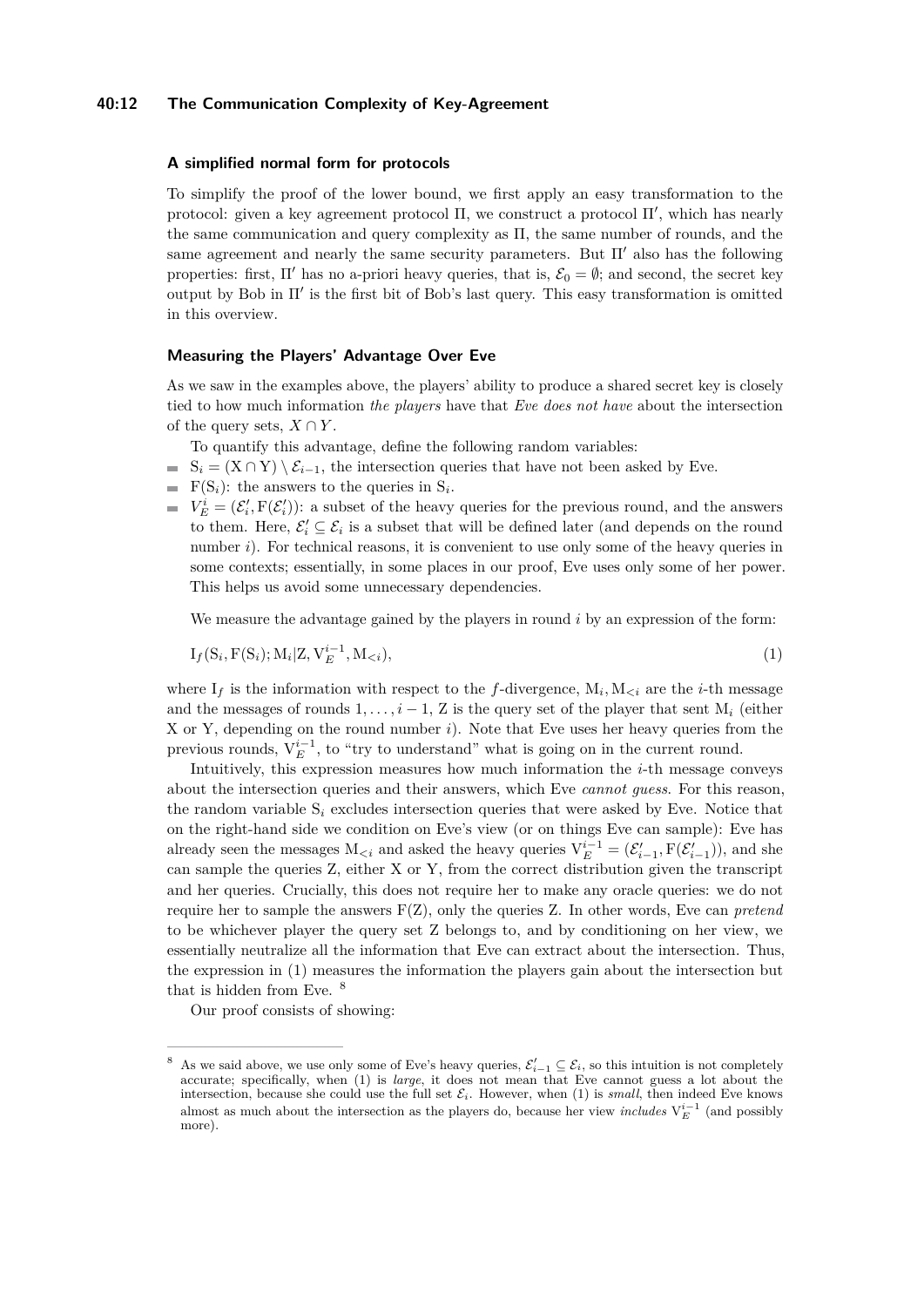- **Step I:** After the first message  $M_1$  is sent, the advantage gained is small, only  $O(\delta|M_1|)$ . For this part of the proof we use KL-divergence to measure the advantage.
- **Step II:** After the second message  $M_2$  is sent, the advantage is still small, only  $O(\sqrt{\delta(|M_1| + |M_2|)})$ . Here we use statistical distance to measure the advantage, for reasons we will explain below.
- **Step III:** When the expression in [\(1\)](#page-11-0) is small (i.e., the players only have a small "advantage"), then indeed, Eve can break the security of the protocol, by pretending to be one of the players and sampling the secret key that this player would output.

Next we explain in more detail how each step is carried out.

## **4.2 Outline of the Proof**

## **Step III: How Eve breaks security**

Let us start from the end: suppose that after the second round, the "advantage" is small:

$$
I_f(S_2, F(S_2); M_2|Y, M_1, V_E^1) \le \beta,
$$

where  $\beta = O(\sqrt{\delta(|M_1| + |M_2|)}) \ll 1$ . Here, the advantage is measured in statistical distance (that is, we take  $f(t) = |t - 1|/2$ ). We want to show that Eve can break the security of the protocol, by guessing the secret key.

As we said, Eve's strategy is to "pretend" that she is Bob, and sample Bob's output,  $\text{out}^{\mathsf{B}}$ .

In a general protocol, to do this, Eve needs to sample Bob's queries Y and the answers  $F(Y)$ , and then she can compute out<sup>B</sup> = out<sup>B</sup>(Y, F(Y), M<sub>1</sub>, M<sub>2</sub>). However, recall that we transformed the protocol so that  $out^B$  is a fixed function of Y; therefore, Eve in fact needs to do nothing clever, only sample Y given her view  $M_1, M_2, \mathcal{E}_1, F(\mathcal{E}_1)$  and compute out<sup>B</sup> from Y.

We need to show that Eve's key is close to the correct distribution, the one used by the players. In general, if too much communication is allowed, this is not true, as shown by the following example.

**Example 9.** In Merkle's puzzles, Alice's message is  $F(X)$ , and Bob responds with  $F(s)$ . where  $s \in X \cap Y$  is some intersection query. The original secret key (before our transformation) is the first bit s<sup>1</sup>. After our transformation, the secret key is  $Y^1_{\ell+1}$ , and as part of M<sub>2</sub>, Bob sends Alice the bit  $b = s^1 \oplus Y^1_{\ell+1}$  so that she can extract  $Y^1_{\ell+1}$ .

From Alice's perspective, given X,  $F(X)$ , Bob's message  $M_2 = F(s)$ , b fixes  $Y_{\ell+1}^1$  to the value  $b \oplus s^1$ . (We ignore here the tiny probability that s cannot be uniquely computed from  $X, F(X)$  and  $F(s)$ , i.e., the probability of a collision in F.) However, from Eve's perspective, because she does not know  $X, F(X)$  and she asks no queries (there are no heavy queries in Merkle's puzzles), the intersection element s remains uniformly random. When Eve samples  $Y_{\ell+1}^1$  given  $M_1, M_2$  and her non-existent heavy queries, the result is random, and completely independent from the true secret key.

We need to show that when the players' advantage is small, then the example above cannot happen, and Eve's key agrees with the players' w.h.p. To this end, we are interested in the difference between Eve's "pretend distribution", and the true distribution that the players use to produce the key: if the two distributions are close, then Eve's chances of guessing the right secret key are roughly the same as Bob's. The *only difference* between these two distributions is that given  $M_1, M_2$  and  $\mathcal{E}_1, F(\mathcal{E}_1)$  (which the players do not use),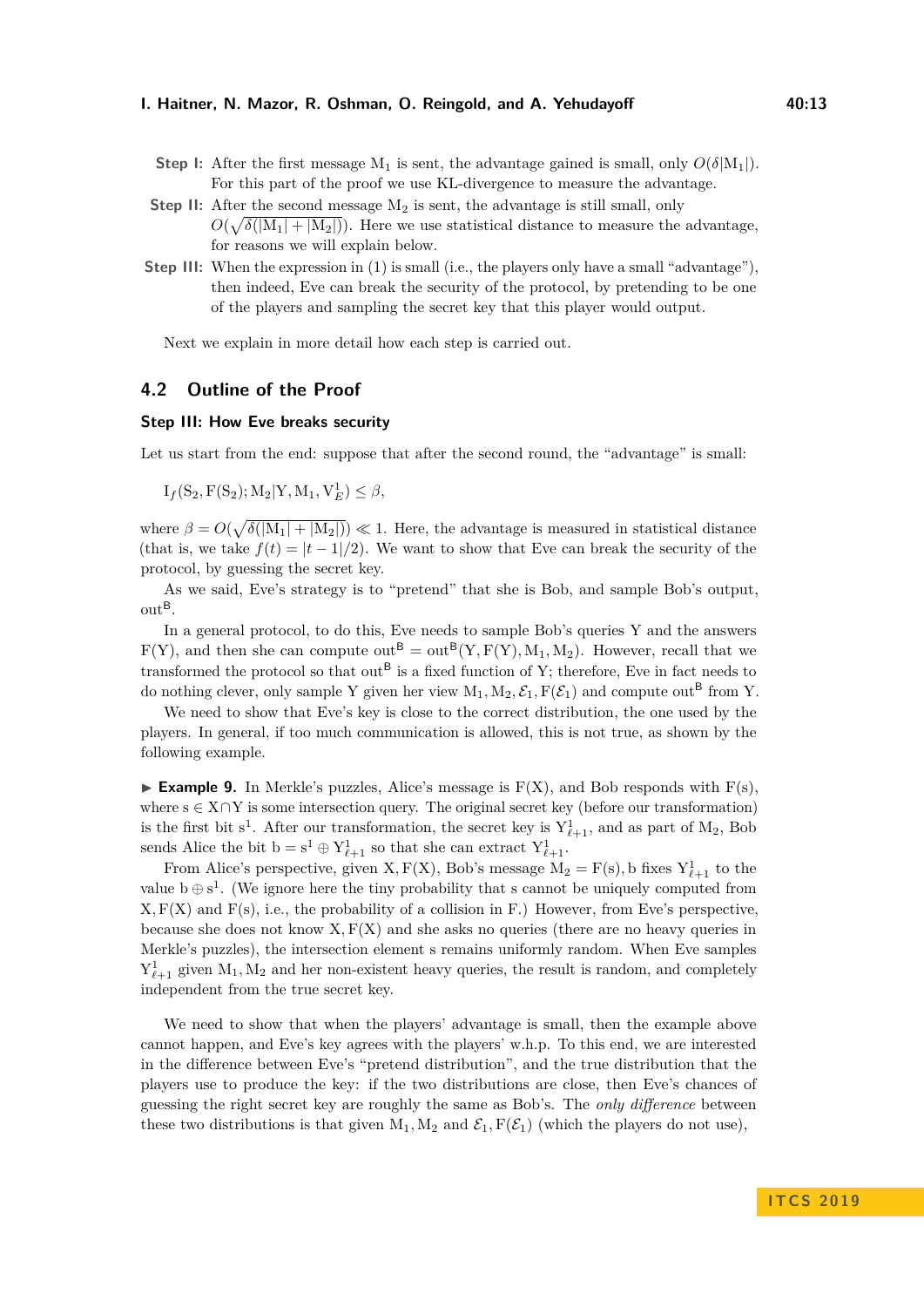## **40:14 The Communication Complexity of Key-Agreement**

- The players' keys are produced according to the *joint distribution* (out<sup>A</sup>, out<sup>B</sup>), and in particular, both players have the same answers  $F(S_2)$  to the non-heavy intersection queries  $S_2 = (X \cap Y) \setminus \mathcal{E}_1.$
- Eve's pretense that she is Bob is carried out *independently* from Alice's view: Eve cannot  $\mathbf{r}$ use the true intersection queries (which she does not know), only what she has learned about them from  $M_1, M_2, V_E^i$ . The joint distribution of Alice and Eve's keys is therefore given by the product distribution out<sup>A</sup>  $\times$  out<sup>B</sup>.

So, we would like to bound the difference between the joint distribution and the product distribution, i.e.,

$$
I_f(\text{out}^A; \text{out}^B | M_1, M_2, \mathcal{E}_1, F(\mathcal{E}_1)).
$$

Given the conditioning, Alice's output out<sup>A</sup> is a function of her view,  $X, F(X)$ . Also, we assumed that Bob's output is a function of his queries Y. Therefore,

$$
I_f(\text{out}^A; \text{out}^B | M_1, M_2, \mathcal{E}_1, F(\mathcal{E}_1)) \le I_f(X, F(X); Y | M_1, M_2, \mathcal{E}_1, F(\mathcal{E}_1)).
$$
\n
$$
(2)
$$

Now we need to show that given Eve's view, the dependence between  $X, F(X)$  and Y is bounded in terms of the advantage:

<span id="page-13-0"></span>
$$
I_f(X, F(X); Y|M_1, M_2, \mathcal{E}_1, F(\mathcal{E}_1)) \le I_f(S_2, F(S_2); M_2|M_1, Y, \mathcal{E}_1 \cap Y, F(\mathcal{E}_1 \cap Y)).
$$
\n(3)

This proof is somewhat tedious; it relies on the fact that  $M_2$  is a function of  $M_1$ , Y and  $F(Y)$ , and on the fact that  $X, F(X)$  are independent of  $Y, F(Y)$  given the intersection queries and answers,  $S_2$ ,  $F(S_2)$  and  $\mathcal{E}_1$ ,  $F(\mathcal{E}_1)$ . Intuitively, all the dependence between X,  $F(X)$  and Y "flows through" what the players learn about the intersection, and the proof of [\(3\)](#page-13-0) formalizes this intuition.

## **Step I: Bounding the advantage after the first round**

For the first round, we analyze the players' advantage in terms of KL-divergence, and bound

 $I(S_1, F(S_1); M_1|X)$ .

Notice that we do not use Eve at this point, because we eliminated any a-priory heavy queries, so there is nothing Eve needs to query in order to "understand"  $M_1$ . For the same reason,  $S_1 = X \cap Y$  (there are no heavy queries to remove from the intersection).

We claim that

$$
I(S_1, F(S_1); M_1|X) \le \delta|M_1|.\tag{4}
$$

This is not hard to see: suppose  $X = x$ . Because we got rid of the a-priori heavy queries, every individual query  $q \in x$  has probability at most  $\delta$  of being asked by Bob (otherwise, *q* would be heavy). Therefore, for every  $q \in x$ , we have  $Pr [q \in S_1 | X = x] \leq \delta$ . Because  $M_1$  is generated by Alice without knowing  $S_1$ , and every query is in  $S_1$  only w.p. at most  $δ$ , intuitively, the information in M<sub>1</sub> "only applies" to the queries in S<sub>1</sub> with probability  $δ$ . Therefore the information that  $M_1$  gives about  $S, F(S_1)$  is at most  $\delta|M_1|$ .

The actual proof involves a Shearer-like argument for mutual information, similar to the ones used in [\[6,](#page-15-16) [15\]](#page-15-17).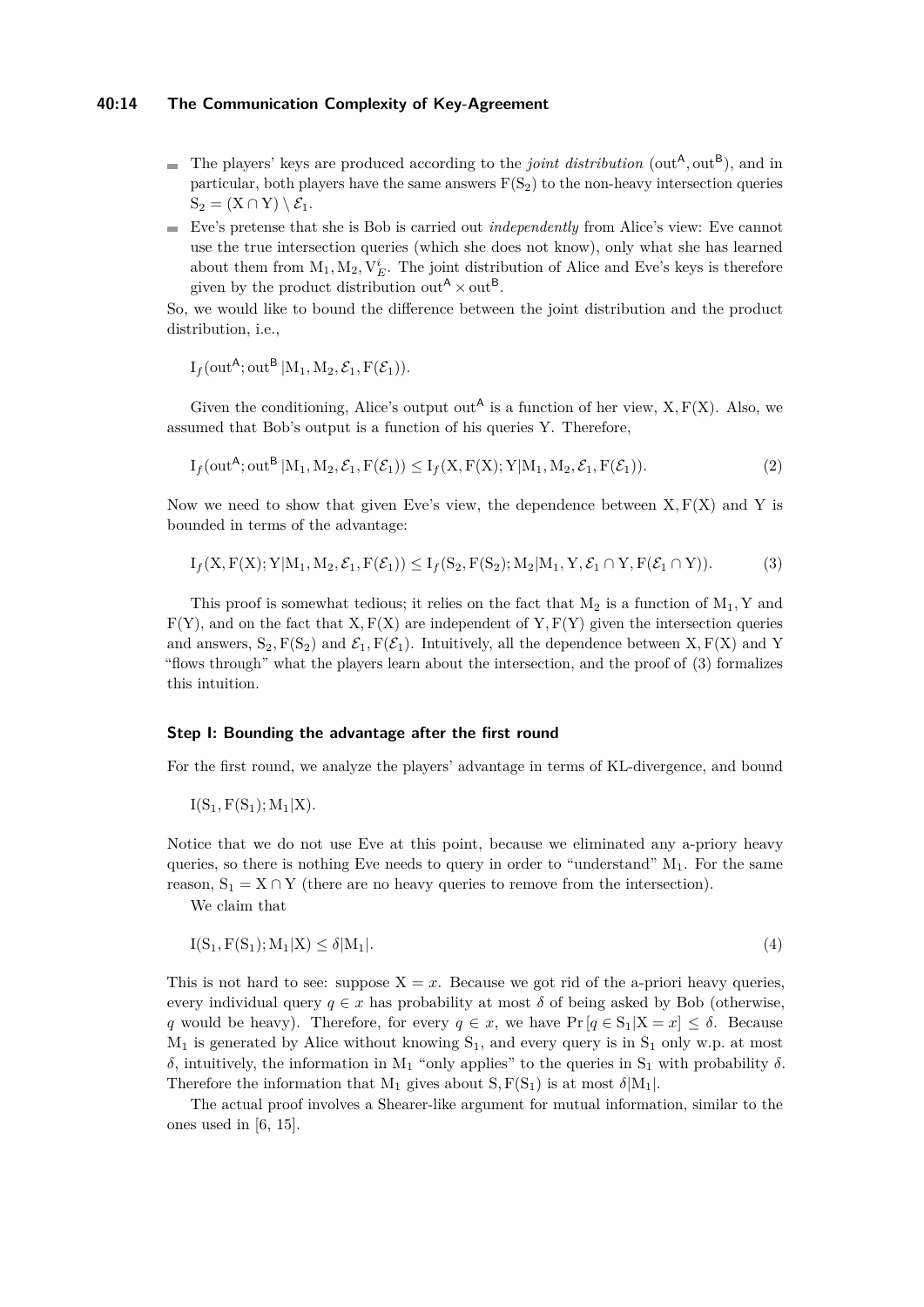#### **Step II: Bounding the advantage after the second round**

Now we must bound the advantage the players gain after the second round, and show that

$$
I_{SD}(S_2, F(S_2); M_2|Y, M_1, \mathcal{E}_1 \cap Y, F(\mathcal{E}_1 \cap Y)) = O(\sqrt{|M_1| + |M_2|}).
$$
\n(5)

As we said, we switch here to using statistical distance, and we will see why below.

Following the first round, we know that not much is known about the intersection, because Alice's message  $M_1$  did not convey a lot of information about it. So, our proof here proceeds in two steps: first, we "pretend" that *nothing* is known about the intersection, and consider the distribution  $\mu'$  where given  $M_1$  the distribution of Y,  $F(Y)$  is completely independent from X. We show that under  $\mu'$ , Bob's message  $M_2$  would only convey  $\delta|M_2|$  bits of information about the intersection. This is very similar to the analysis of the first round, and it is also carried out using KL-divergence. Formally, we show that for the distribution  $\mu'$  where Y*,* F(Y) are drawn independently of of X, we have

<span id="page-14-0"></span>
$$
I^{\mu'}(S_2, F(S_2); M_2|Y, M_1, \mathcal{E}_1 \cap Y, F(\mathcal{E}_1 \cap Y)) \le \delta|M_2|.
$$
\n
$$
(6)
$$

The proof relies on the fact that we excluded heavy queries from  $S_2$  (recall that  $S_2$  =  $(X \cap Y) \setminus \mathcal{E}_1$ , so given the conditioning, any query in Y can only belong to  $S_2$  with probability at most  $\delta$ .

However,  $\mu'$  is not the real distribution: given  $M_1$ , we do know a little about the intersection, so  $Y, F(Y)$  are not completely independent from X. Our next step is to switch to statistical distance, and show that the real distribution  $\mu$  (where X, Y are not independent) and  $\mu'$  (where they are) are close to each other. Therefore, what we showed for  $\mu'$  is also true for  $\mu$ , with the addition of a small penalty corresponding to the distance between  $\mu$  and  $\mu'$ .

Formally, we prove that

<span id="page-14-3"></span>
$$
I_{SD}^{\mu}(S_2, F(S_2); M_2|Y, M_1, \mathcal{E}_1 \cap Y, F(\mathcal{E}_1 \cap Y))
$$
  
\n
$$
\leq O\left(I_{SD}^{\mu'}(S_2, F(S_2); M_2|Y, M_1, \mathcal{E}_1 \cap Y, F(\mathcal{E}_1 \cap Y)) + D_{SD}(\mu' \parallel \mu)\right)
$$
\n(7)

<span id="page-14-1"></span>Under  $\mu'$ , by [\(6\)](#page-14-0) and Pinsker's inequality, we have:

$$
I_{SD}^{\mu'}(S_2, F(S_2); M_2|Y, M_1, \mathcal{E}_1 \cap Y, F(\mathcal{E}_1 \cap Y)) \le \sqrt{\delta |M_2|}.
$$
\n
$$
(8)
$$

So, under  $\mu'$  the expected amount of information revealed is small.

Next, we bound the difference between  $\mu$  and  $\mu'$ . We show that:

 $I(Y, F(Y); X|M_1) \leq I(S_1, F(S_1); M_1|X)$ .

This is quite similar to the proof of Step III above – here we do use standard mutual information, so the proof uses the chain rule, just as we did above. Since we have shown in Step I that  $I(S_1, F(S_1); M_1|X) \leq \delta |M_1|$ , we conclude using Pinsker's inequality that

<span id="page-14-2"></span>
$$
D_{SD}(\mu' \parallel \mu) \le \sqrt{D_{KL}(\mu' \parallel \mu)} \le \sqrt{\delta|M_1|}.
$$
\n(9)

Together, [\(8\)](#page-14-1) and [\(9\)](#page-14-2) are the ingredients we need to apply [\(7\)](#page-14-3), and obtain:

$$
\begin{aligned} &I_{SD}^{\mu}(\mathbf{S}_2, \mathbf{F}(\mathbf{S}_2); \mathbf{M}_2 | \mathbf{Y}, \mathbf{M}_1, \mathcal{E}_1 \cap \mathbf{Y}, \mathbf{F}(\mathcal{E}_1 \cap \mathbf{Y})) \\ &\le O\left(\mathbf{I}_{SD}^{\mu'}(\mathbf{S}_2, \mathbf{F}(\mathbf{S}_2); \mathbf{M}_2 | \mathbf{Y}, \mathbf{M}_1, \mathcal{E}_1 \cap \mathbf{Y}, \mathbf{F}(\mathcal{E}_1 \cap \mathbf{Y})) + \mathbf{D}_{SD}(\mu' \parallel \mu)\right) \\ &\le O(\sqrt{\delta(|\mathbf{M}_1| + |\mathbf{M}_2|)}). \end{aligned}
$$